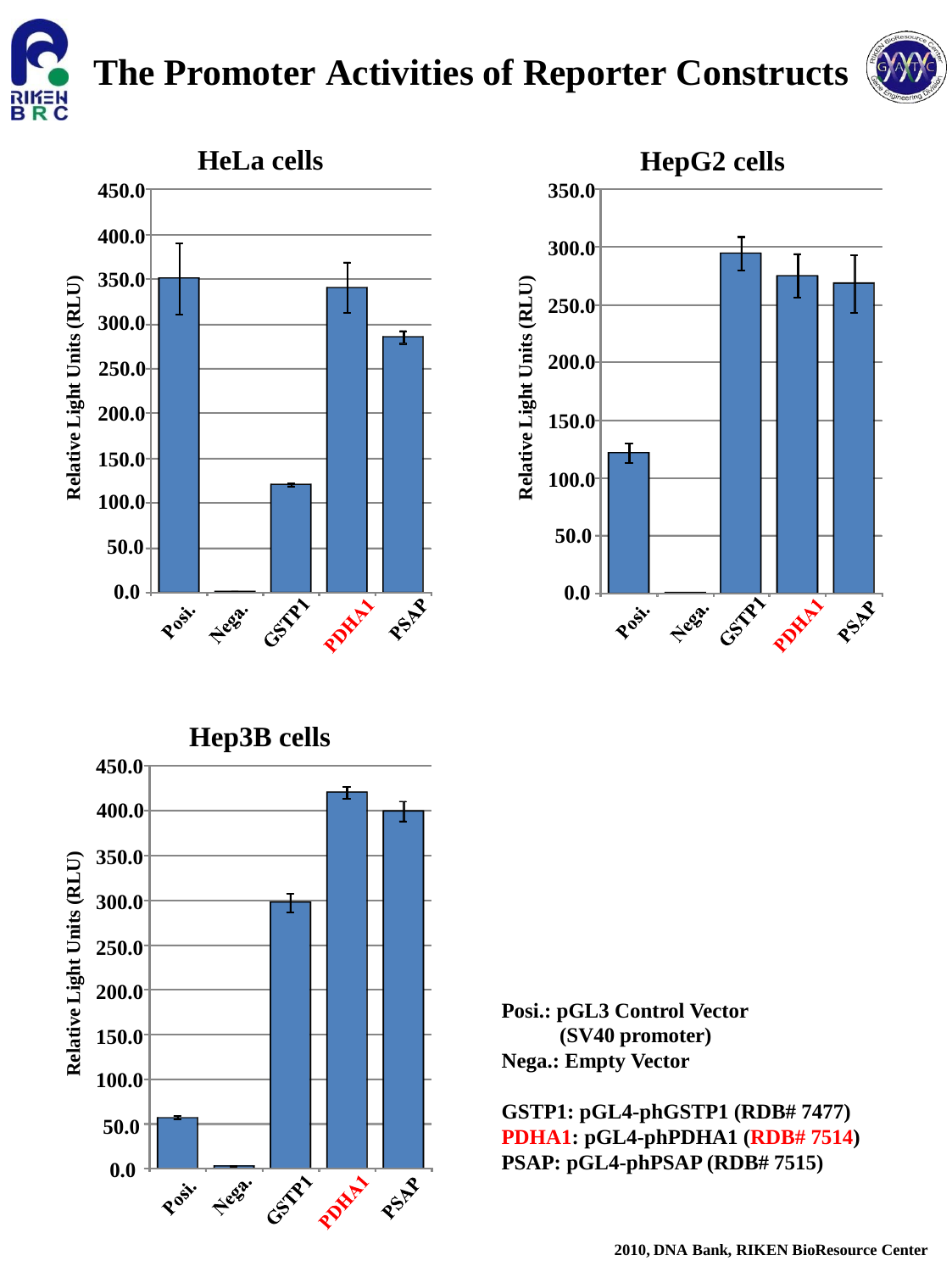

| Date: 2009.09.30                                      |  |                                                                        |  |                                               |  |  |
|-------------------------------------------------------|--|------------------------------------------------------------------------|--|-----------------------------------------------|--|--|
| 1st Nucleotide Sequence                               |  |                                                                        |  |                                               |  |  |
| File Name<br>: Reference Seq gnu                      |  |                                                                        |  |                                               |  |  |
| Sequence Size : 5697                                  |  |                                                                        |  |                                               |  |  |
|                                                       |  |                                                                        |  |                                               |  |  |
| 2nd Nucleotide Sequence                               |  |                                                                        |  |                                               |  |  |
| File Name                                             |  | . RDB7514F fasta                                                       |  |                                               |  |  |
| Sequence Size : 683                                   |  |                                                                        |  |                                               |  |  |
|                                                       |  |                                                                        |  |                                               |  |  |
| Unit Size to Compare $= 1$                            |  |                                                                        |  |                                               |  |  |
| Pick up Location<br>$= 1$                             |  |                                                                        |  |                                               |  |  |
|                                                       |  |                                                                        |  |                                               |  |  |
|                                                       |  |                                                                        |  |                                               |  |  |
|                                                       |  |                                                                        |  |                                               |  |  |
| $[99.849\% / 664 bp]$ INT/OPT. Score : < 2650/ 2650 > |  |                                                                        |  |                                               |  |  |
| 1'                                                    |  |                                                                        |  | G GCCTAACTGG CCGGTACCTG AGCTCGCTAG CCTCGAGGAT |  |  |
|                                                       |  |                                                                        |  |                                               |  |  |
|                                                       |  | 1" GGTGCCAGAA CATTTCTCTG GCCTAACTGG CCGGTACCTG AGCTCGCTAG CCTCGAGGAT   |  |                                               |  |  |
|                                                       |  |                                                                        |  |                                               |  |  |
|                                                       |  | 42' TGAGAGCTGG TCATGCTTTG AACTTCTGCT TTGAATACTT TCAGTGACAC TGGGAGAGAA  |  |                                               |  |  |
|                                                       |  |                                                                        |  |                                               |  |  |
|                                                       |  | 61" TGAGAGCTGG TCATGCTTTG AACTTCTGCT TTGAATACTT TCAGTGACAC TGGGAGAGAA  |  |                                               |  |  |
|                                                       |  |                                                                        |  |                                               |  |  |
|                                                       |  | 102' TTATCTCATT GGACCATTGT CATTGTTAGA AAATTCATTG TTATGCTGAA ATGAAATGAT |  |                                               |  |  |
|                                                       |  |                                                                        |  |                                               |  |  |
|                                                       |  | 121" TTATCTCATT GGACCATTGT CATTGTTAGA AAATTCATTG TTATGCTGAA ATGAAATGAT |  |                                               |  |  |
|                                                       |  |                                                                        |  |                                               |  |  |
|                                                       |  | 162' TITATTCACA CACACACACA CACACACACA AAATAGCTCT TCCTCCTGGA ACATGACTGG |  |                                               |  |  |
|                                                       |  |                                                                        |  |                                               |  |  |
|                                                       |  | 181" TITATTCACA CACACACACA CACACACACA AAATAGCTCT TCCTCCTGGA ACATGACTGG |  |                                               |  |  |
|                                                       |  |                                                                        |  |                                               |  |  |
|                                                       |  | 222' CCTGAAAATG TGTGAAGACA TATCCAATCC TCTCTGGTTT TACTGTTCAT CCAATTTTCT |  |                                               |  |  |
|                                                       |  |                                                                        |  |                                               |  |  |
|                                                       |  | 241" CCTGAAAATG TGTGAAGACA TATCCAATCC TCTCTGGTTT TACTGTTCAT CCAATTTTCT |  |                                               |  |  |

[ GENETYX : Nucleotide Sequence Homology Data ]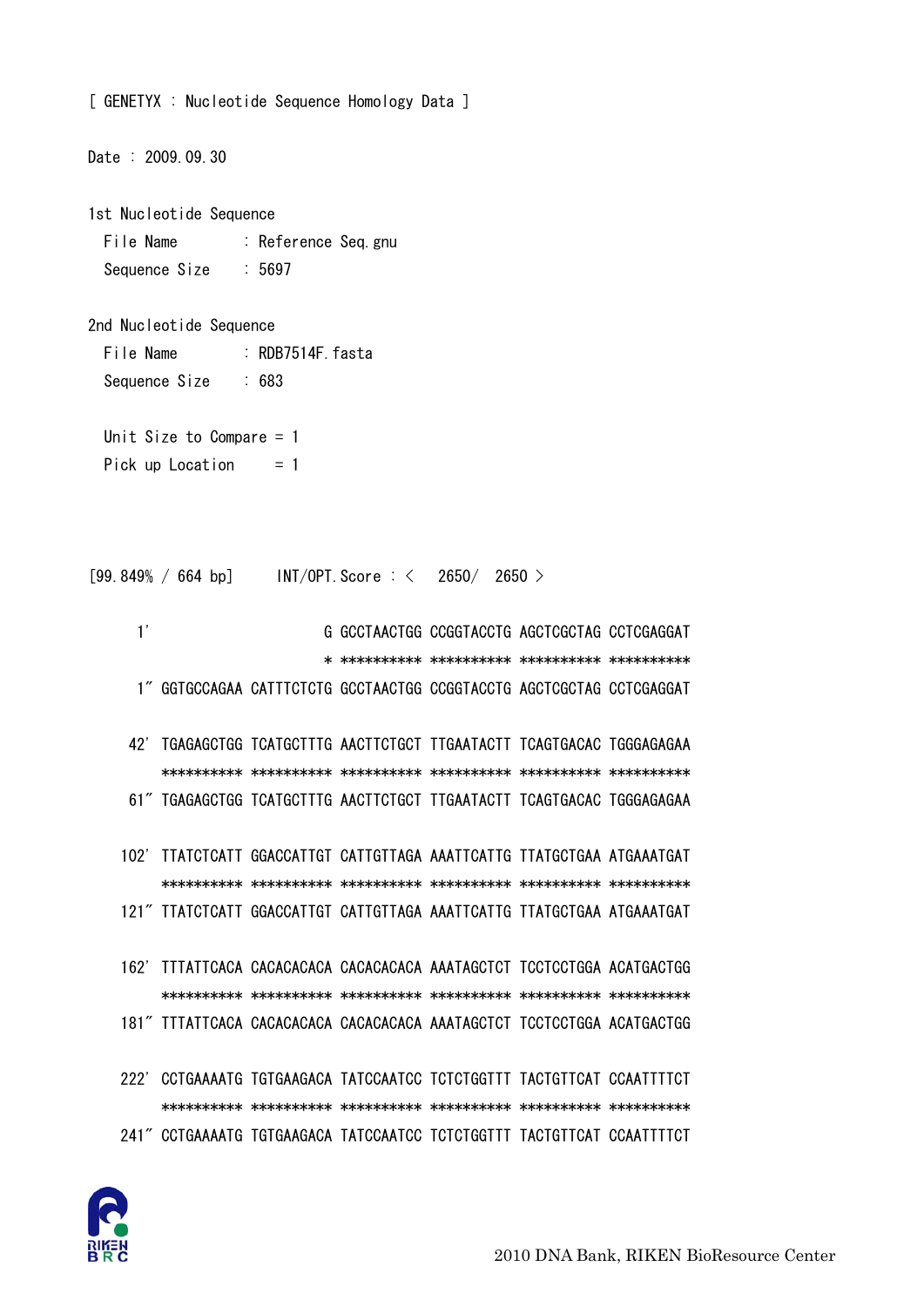282' GTTCTCCTCC TGGCAGGAGG ATTATATTTC ACCTTGTGGA ACTCAGACAT GGTCGGGTAA \*\*\*\*\*\*\*\*\*\* \*\*\*\*\*\*\*\*\*\* \*\*\*\*\*\*\*\*\*\* \*\*\*\*\*\*\*\*\*\* \*\*\*\*\*\*\*\*\*\* \*\*\*\*\*\*\*\*\*\* 301" GTTCTCCTCC TGGCAGGAGG ATTATATTTC ACCTTGTGGA ACTCAGACAT GGTCGGGTAA

 342' CTAGCTCTGG TCCGTGAAAA TTGAGAGGAA GTGACATGTG TCACTTCTGG GCAGAAGCTT \*\*\*\*\*\*\*\*\*\* \*\*\*\*\*\*\*\*\*\* \*\*\*\*\*\*\*\*\*\* \*\*\*\*\*\*\*\*\*\* \*\*\*\*\*\*\*\*\*\* \*\*\*\*\*\*\*\*\*\* 361" CTAGCTCTGG TCCGTGAAAA TTGAGAGGAA GTGACATGTG TCACTTCTGG GCAGAAGCTT

 402' TGAGAGCCGG TTTAAATGAT CCCTTTTCTC TTCATCCATG AGACAAGCTA AGTTCCAGAG \*\*\*\*\*\*\*\*\*\* \*\*\*\*\*\*\*\*\*\* \*\*\*\*\*\*\*\*\*\* \*\*\*\*\*\*\*\*\*\* \*\*\*\*\*\*\*\*\*\* \*\*\*\*\*\*\*\*\*\* 421" TGAGAGCCGG TTTAAATGAT CCCTTTTCTC TTCATCCATG AGACAAGCTA AGTTCCAGAG

 462' AGAGGGTGCC ACGCTGTGAG GGACCTGTGT TACGAGTACG ATGGCTCGCG TCACTTCAAA \*\*\*\*\*\*\*\*\*\* \*\*\*\*\*\*\*\*\*\* \*\*\*\*\*\*\*\*\*\* \*\*\*\*\*\*\*\*\*\* \*\*\*\*\*\*\*\*\*\* \*\*\*\*\*\*\*\*\*\* 481" AGAGGGTGCC ACGCTGTGAG GGACCTGTGT TACGAGTACG ATGGCTCGCG TCACTTCAAA

 522' TTCTTGAAAT CACTGAAATT TGGAGGTCAG TTGTTACATC ATAACCCAGC CAATTCTAGT \*\*\*\*\*\*\*\*\*\* \*\*\*\*\*\*\*\*\*\* \*\*\*\*\*\*\*\*\*\* \*\*\*\*\*\*\*\*\*\* \*\*\*\*\*\*\*\*\*\* \* \*\*\*\*\*\*\*\* 541" TTCTTGAAAT CACTGAAATT TGGAGGTCAG TTGTTACATC ATAACCCAGC CCATTCTAGT

- 582' TAGCCTGTTT TCTTCCTAAC TTCTTTAATC GTTCTTCATA AGTCACAATC GCAGCCCCTC \*\*\*\*\*\*\*\*\*\* \*\*\*\*\*\*\*\*\*\* \*\*\*\*\*\*\*\*\*\* \*\*\*\*\*\*\*\*\*\* \*\*\*\*\*\*\*\*\*\* \*\*\*\*\*\*\*\*\*\*
- 601" TAGCCTGTTT TCTTCCTAAC TTCTTTAATC GTTCTTCATA AGTCACAATC GCAGCCCCTC
- 642' ACCGTTCTGA CCACTGTCCC CTGGATTCCA CTCAGTTTAC TCATTATCCC CCTTAAAATG \*\*\*\*\*\*\*\*\*\* \*\*\*\*\*\*\*\*\*\* \*\*\*
- 661" ACCGTTCTGA CCACTGTCCC CTG

1st Nucleotide Sequence

File Name : Reference Seq.gnu Sequence Size : 5697

2nd Nucleotide Sequence

File Name : RDB7514R.fasta (Complementary) Sequence Size : 716



2010 DNA Bank, RIKEN BioResource Center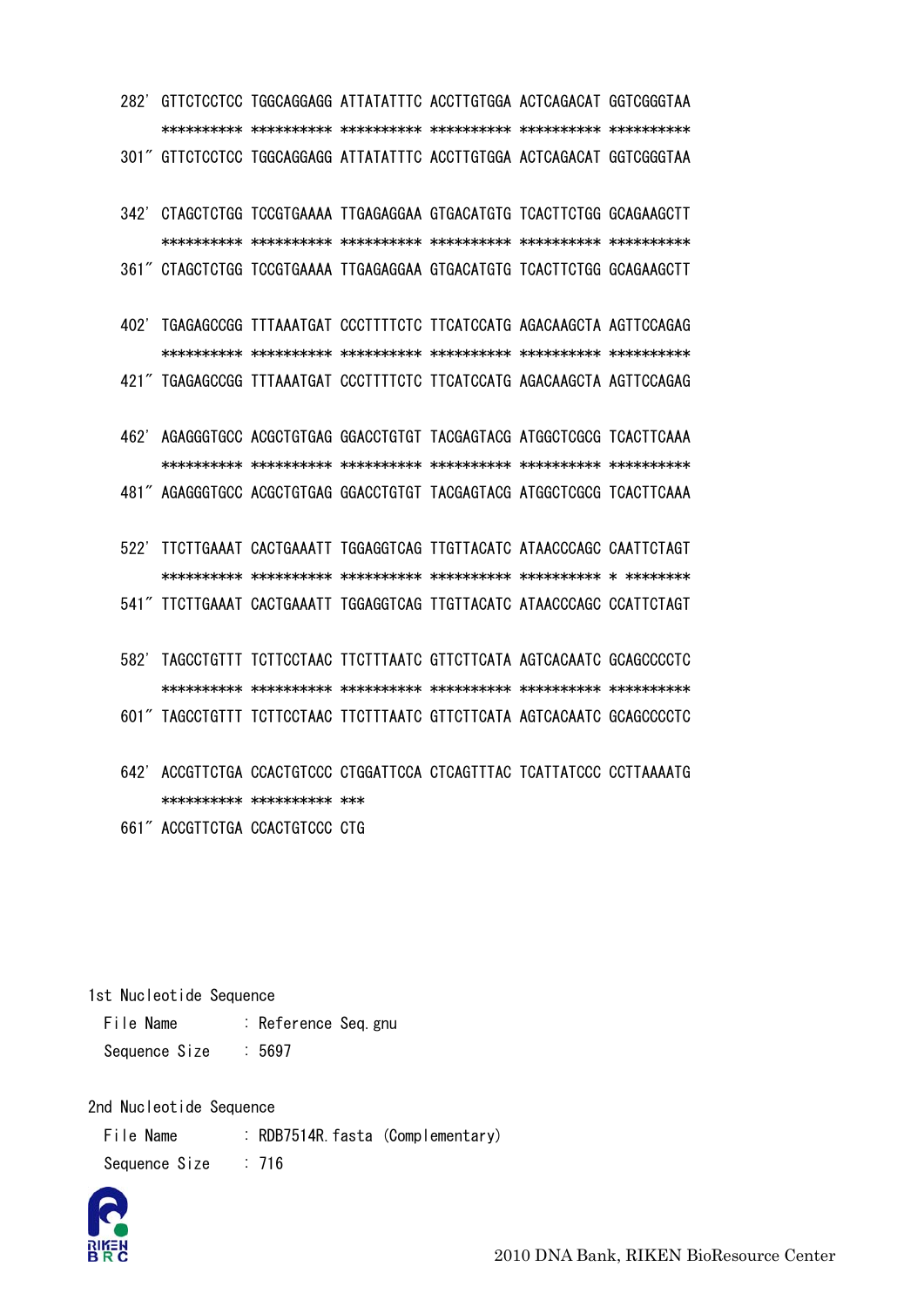```
Unit Size to Compare = 1Pick up Location = 1
```
[99.582% / 717 bp] INT/OPT. Score:  $\langle 2742/2830 \rangle$ 

841' CTGAGCCACG CTGTTAACTC GCAGTGAGCC TGTGAACCAA TAACTAGAGA AAAAAGATTT  $1''$ GGTGAGCC TGTG-ACCCA TAACTAGAGA AAAAAGA-TT

901' TTCCCATTGT CCTCTCGACA TATATTGGGA AACAAATTTT TTGATCCGCG TTCAAGTAGA 37" TTCCCATTGT CCTCTCGACA TATATTGGGA AACAAATTTT TTGATCCGCG TTCAAGTAGA

961' CAGGGCAGAA CTGTCCAACT GCTACGTGAT CTTTTAAAGA CAAAGTTAGT GGCAGACCAT 97" CAGGGCAGAA CTGTCCAACT GCTACGTGAT CTTTTAAAGA CAAAGTTAGT GGCAGACCAT

1021' TTACAGAAAC CAGATGTTCT GTCTTTTGGC TCTGAGCATG CTGCTAATCT TCATCATCTA 157" TTACAGAAAC CAGATGTTCT GTCTTTTGGC TCTGAGCATG CTGCTAATCT TCATCATCTA

1081' GTGTACTGAA CGAGATGTAC TGAACGAGGG CTGCAGAGCT GCAGCACCGG CAGGAGTAGG 217" GTGTACTGAA CGAGATGTAC TGAACGAGGG CTGCAGAGCT GCAGCACCGG CAGGAGTAGG

1141' CGCTCGGTAG GACGGGGCCT GCACAACCTC CCCGGTAGTC AGCAGAGCGG AATCTAGGAA 277" CGCTCGGTAG GACGGGGCCT GCACAACCTC CCCGGTAGTC AGCAGAGCGG AATCTAGGAA

- 1201' GGCTCCTTTC CCGCGGCGCC CTGGAGGCGG GGGCCCCACC TTCCCACGCA GGCGCTATCA 337" GGCTCCTTTC CCGCGGCGCC CTGGAGGCGG GGGCCCCACC TTCCCACGCA GGCGCTATCA
- 1261' AGCCCCGCCT CCTCACCCGC CCGCGGCGTG GCGTCGGAAA GAGCCCTCAG CCCCTCCCTC
- 397" AGCCCCGCCT CCTCACCCGC CCGCGGCGTG GCGTCGGAAA GAGCCCTCAG CCCCTCCCTC